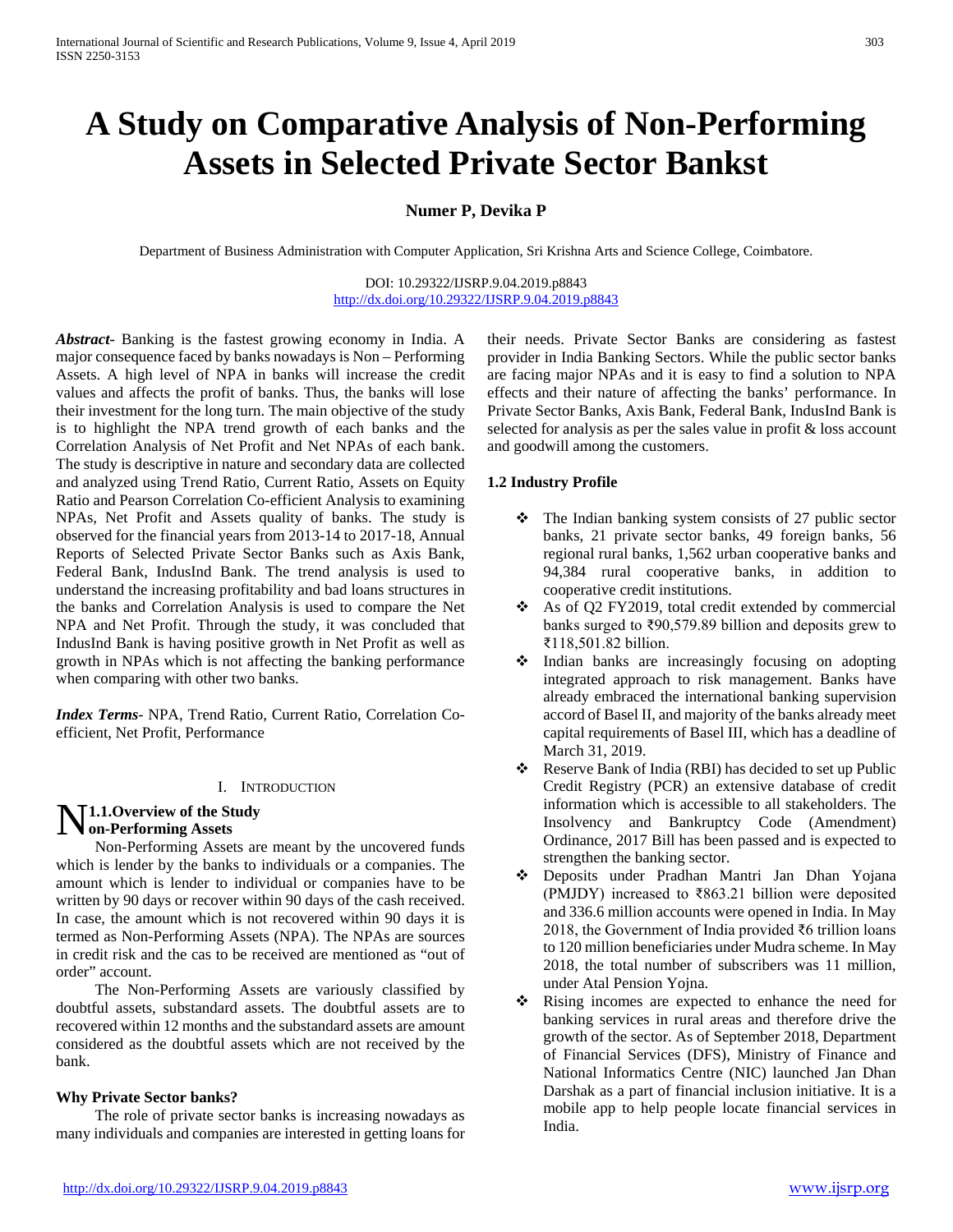The digital payments revolution will trigger massive changes in the way credit is disbursed in India. Debit cards have radically replaced credit cards as the preferred payment mode in India, after demonetization. Debit cards garnered a share of 87.14 per cent of the total card spending.

| <b>Public Sector Banks</b>            | <b>Private Sector Banks</b>              |
|---------------------------------------|------------------------------------------|
| Allahabad Bank<br>$1_{-}$             | Catholic Syrian Bank<br>1.               |
| Andhra Bank<br>2.                     | 2.<br><b>City Union Bank</b>             |
| Bank of Baroda<br>$\mathcal{E}$       | Dhanlaxmi Bank<br>3 <sub>1</sub>         |
| Bank of India<br>4.                   | Federal Bank<br>4.                       |
| 5 <sub>1</sub><br>Bank of Maharashtra | 5 <sub>1</sub><br>Jammu and Kashmir Bank |
| Canara Bank<br>б.                     | Karnataka Bank<br>რ. -                   |
| Central Bank of India<br>7.           | Karur Vysya Bank<br>7.                   |
| 8.<br><b>Corporation Bank</b>         | Lakshmi Vilas Bank<br>8.                 |
| Dena Bank<br>9.                       | Nainital Bank<br>9.                      |
| 10. Indian Bank                       | 10. Ratnakar Bank                        |
| 11. Indian Overseas Bank              | 11. South Indian Bank                    |
| 12. Oriental Bank of Commerce         | 12. Tamilnad Mercantile Bank             |
| 13. Punjab National Bank              | 13. Axis Bank                            |
| 14. Punjab & Sind Bank                | 14. Development Credit Bank              |
| 15. State Bank of India               | 15. HDFC Bank                            |
| 16. Syndicate Bank                    | 16. ICICI Bank                           |
| 17. UCO Bank                          | 17. IndusInd Bank                        |
| 18. Union Bank of India               | 18. Kotak Mahindra Bank                  |
| 19. United Bank of India              | 19. Yes Bank                             |
| 20. Vijaya Bank                       | 20. IDFC                                 |
| 21. <b>IDBI</b> Bank Ltd              | 21. Bandhan Bank                         |
| 22. Bharatiya Mahila Bank             |                                          |
|                                       |                                          |
|                                       |                                          |
|                                       |                                          |
|                                       |                                          |
|                                       |                                          |

| List of Public Sector Banks and Private Sector Banks in India |
|---------------------------------------------------------------|
|---------------------------------------------------------------|

For the study, Three Banks from Private Sector is selected namely Axis Bank, Federal Bank and IndusInd Bank.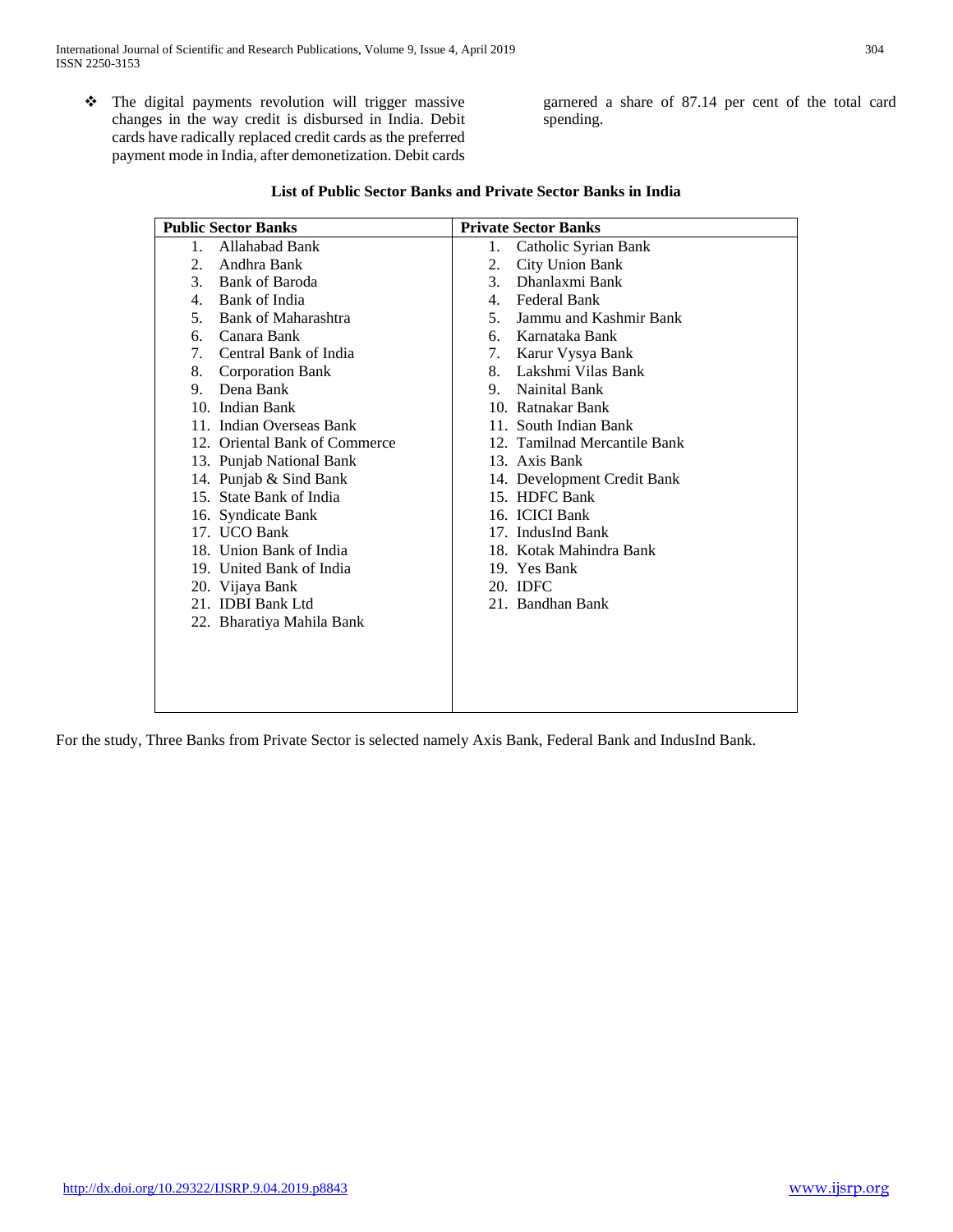| <b>1.3 Company Profile</b>                                                                                                                                                                                                                                                                                                                                                                                                                                                       | <b>Industry Type</b>                                                                                      | : Private Limited Bank                                  |
|----------------------------------------------------------------------------------------------------------------------------------------------------------------------------------------------------------------------------------------------------------------------------------------------------------------------------------------------------------------------------------------------------------------------------------------------------------------------------------|-----------------------------------------------------------------------------------------------------------|---------------------------------------------------------|
| 1.3.1 Axis Bank<br><b>AXIS BANK</b>                                                                                                                                                                                                                                                                                                                                                                                                                                              | <b>Operating Profit</b>                                                                                   | : ₹15,594 Crores                                        |
| It is India's third largest private sector bank, which is<br>offering the sources and funs to the business operations in various<br>sectors of the industrial units and the publics. The Bank has 59,600<br>employees with its 3,882 domestic branches and 12,660 ATMs<br>across the country. The network of Axis Bank spreads across<br>2,211 cities and towns, enabling the Bank to reach out to a large<br>cross-section of customers with an array of products and services. | <b>Net Profit</b>                                                                                         | $:$ ₹ 276 Crores                                        |
| <b>Vision</b><br>To be the preferred financial solutions provider excelling in<br>customer delivery through insight, empowered employees and<br>smart use of technology.                                                                                                                                                                                                                                                                                                         | Gross NPA%                                                                                                | $: 6.77\%$                                              |
| <b>Values</b>                                                                                                                                                                                                                                                                                                                                                                                                                                                                    | Net NPA%                                                                                                  | $: 3.40\%$                                              |
| Company's Core Values,<br><b>Customer Centricity</b><br>❖<br>❖<br>Ethics<br>❖<br>Transparency<br>Teamwork<br>❖<br>❖<br>Ownership                                                                                                                                                                                                                                                                                                                                                 | <b>Corporate Social Responsibility</b><br>during the year - 126.50 crores<br>❖ Infrastructure Development | Amount of Corporate Social Responsibility expenses sper |

**Chief Executive Officer**



**Amitabh Chaudhry**

### The ancient development of federal bank is brought by the year 1931 and avil the first facility of banking resources for the people in pre-independence era. The founder and the visionary of federal bank, Late K.P Hormis is the main coin for the bank to be developed in this particular modern times of India. Federal Bank is orginated from its ancient name as Nationwide Institutions. Now the bank is developed and placed its leg in 25 states and makes its best part of BSE and NSE stock prices.

#### **Vision**

 To be the 'Most Admired Bank' which is digitally enabled with a sharp focus on Micro, Medium and Middle market enterprises.

- $\bullet$  Infrastructure Development<br>  $\bullet$  Environmental
- Environmental
- Healthcare
- Education

# **1.3.2 Federal Bank**

# **FEDERAL BANK**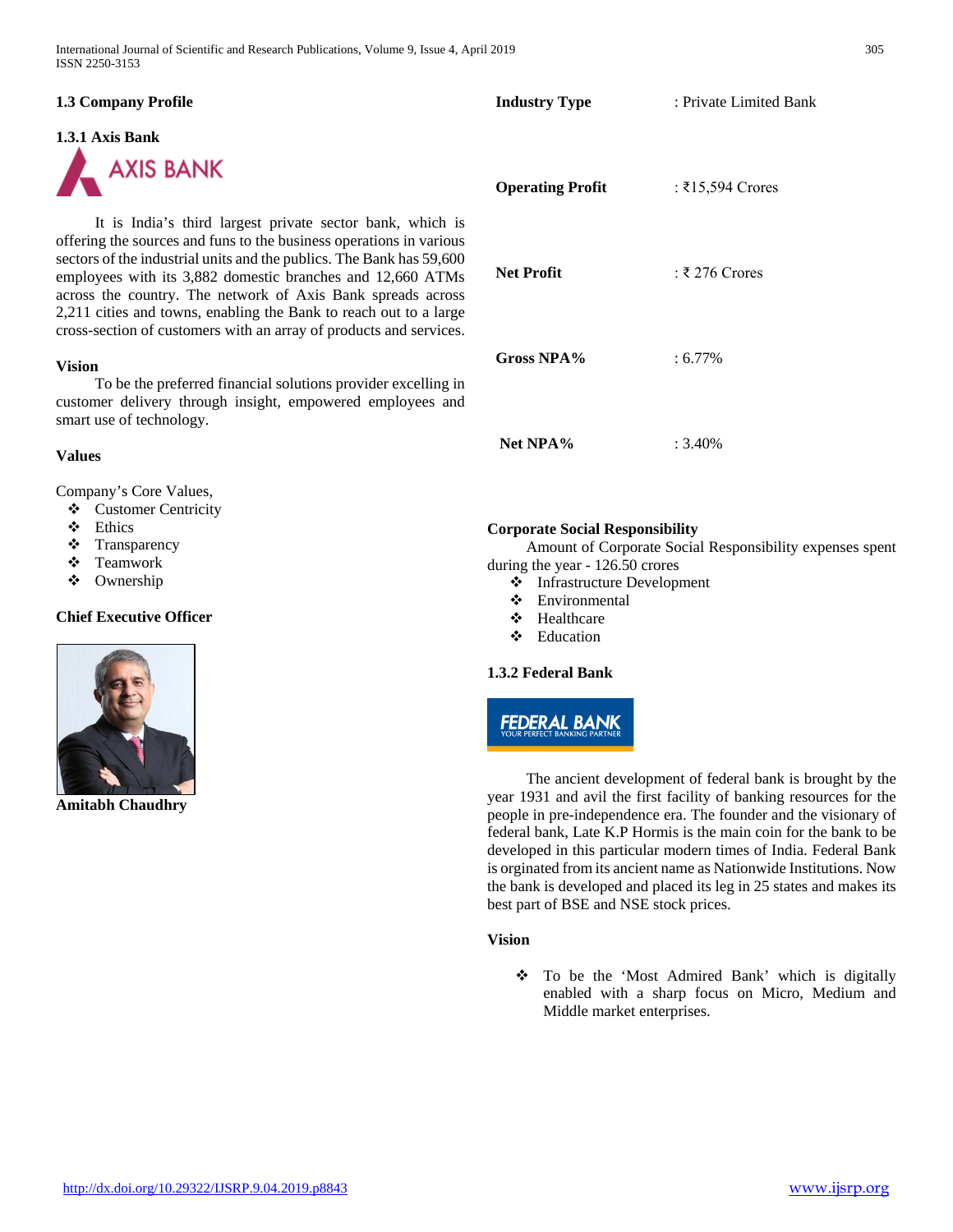#### **Mission**

- Achieve a consistent annual post-tax return of 18% per month.
- Develop in every employee a high degree of pride and loyalty in serving the bank.

# **Chief Executive Officer**



**Shyam Srinivasan**

| <b>Industry Type</b>    | : Private Limited Bank |
|-------------------------|------------------------|
| <b>Operating Profit</b> | : ₹5,692 Crores        |
| <b>Net Profit</b>       | : ₹2,297 Crores        |
| Gross NPA%              | $:3\%$                 |
| Net NPA%                | $: 1.69\%$             |

# **Corporate Social Responsibility**

 The bank has spent 14.43 crores on various social and environment activities, in the areas follow as,

- Education and Skill
- Healthcare & Safety
- ❖ Rural Development
- Welfare & Poverty
- ❖
- ❖

# **1.3.3 IndusInd Bank**

# **IndusInd Bank**

 IndusInd Bank Limited is a Mumbai based Indian new generation bank, established in 1994. IndusInd Bank was inaugurated in April 1994 by then Union Finance Minister Manmohan Singh. IndusInd Bank is the first among the new-generation private banks in India. As on June 30, 2016, IndusInd Bank has 1,004 branches, and 1885 ATMs spread across 625 geographical locations of the country. Mumbai has the maximum number of bank branches followed by New Delhi and Chennai. The bank has also proposed to double the branches count to 1200 by March 2019.

# **Vision**

IndusInd Bank will be,

- A relevant business and banking partner to its clients.
- Customer Responsive, striving at all times to collaborate with clients in providing solutions for their banking needs.
- $\triangle$  A forerunner in the marketplace in terms of profitability, productivity and efficiency.
- Engaged with all our stakeholders and will deliver sustainable and compliant returns.

#### **Mission**

❖ They will consistently add value to all our stakeholders and emerge as India's most convenient Bank with Best-in-Banking financial parameters together with the doubling of loan book, clients and profits within the next 3 years.

# $\mathbf{r}^{\star}_{\mathbf{r}^{\star}}$

# **Chief Executive Officer**



**Romesh Sobti**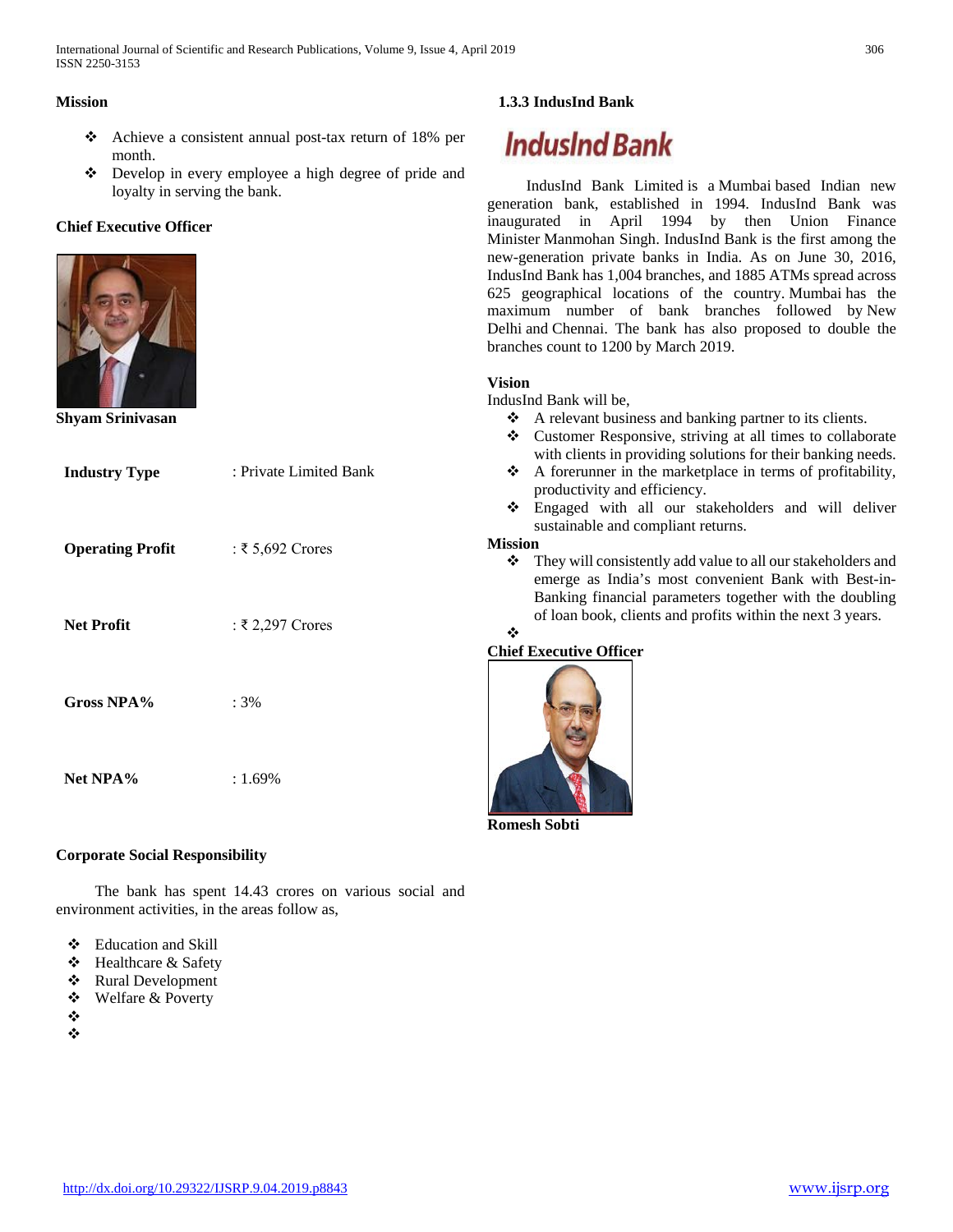| <b>Type Of Industry</b> | : Private Bank Limited |
|-------------------------|------------------------|
| <b>Operating Profit</b> | $: \xi$ 6,656 Crores   |
| <b>Net Profit</b>       | : ₹3,606 Crores        |
| <b>Gross NPA%</b>       | $: 1.34\%$             |
| Net NPA%                | $: 0.54\%$             |

#### **Corporate Social Responsibility**

 The Bank has spent 20.47 crores on various social and environmental activities, in the areas follows as,

- Rural Development & Inclusiveness
- Environmental
- ❖ Sustainability
- Preventive
- Healthcare
- Education & Sports

#### **1.4 Need for the Study**

 Banking is the fastest growing economy in India. A major consequence faced by banks now a days is Non – Performing Assets. A high level of NPA in banks will increase the credit values and affects the profit of banks. Thus, the banks will lose their investment for long turn. The article titled "Banks NPAs touch 12.2% by March 2019" is showing the current NPAs rising from 11.6% to 12.2% by March 2019. This shows that Banks and its sector are having more capitalization in investing money and affects the entire economy of the country. It is necessary to trim the NPAs to protect the country's economy and to increase Bank's efficiency.

#### **1.5 Objectives of the Study**

#### **Primary Objective**

 $\div$  To Study on comparative analysis of Non – Performing Assets in Selected Private Sector Banks in India.

#### **Secondary Objectives**

 To study the trend of Gross NPA and Net NPA of Selected Private Sector Banks in India.

 To measure the effect of NPA in Selected Private Sector Banks Performance.

#### **1.6 Scope of the Study**

 The scope of the study is to understand the comparative analysis of Non-Performing Assets based on secondary collected from Annual Reports of the Banks. The empirical research is used to analyse the data and variables. The Pearson Correlation Co-Efficient tool is used to find the relationship between two variables and analyse the trend factors in GNPA and NNPA. The process of disbursement is used to evaluate the loans disbursement in various sectors and analysing the NPAs in the Geographical distributions.

#### **1.7 Limitations of the Study**

- \* The study is observed from the financial year FY2013-FY2014 to FY2017-FY2018.
- The data is only based on the secondary data set and focused only on the limited financial statement.
- The study is focused only on three banks such as Axis Bank, Federal Bank, IndusInd Bank only.

#### II. LITERATURE REVIEW

#### **2.1 Theoretical Concepts**

 Comparative analysis is used to compare two or more factors to find the positive relationship in each category of the financial statements or business reports of an individual or company based on its market share value, sales report, financial strategy and net operating revenue. The Bank performance is maintained by the Net Profit and Net Sales acquired through the financial years. In this case, Loans are marking up the important structures in creating the performance of banks as low or high in market structure. The loans paying to customer or an individual is to repay or recover by bank from the customer within 90 days and should be considered as interest amount collected on the basis of principal amount provided. When the loans provided to the customer or an individual is become non recoverable funds in future (after 90 days) is considered as Non-Performing Loans or Bad Loans. The Non-Performing Loans are playing major role in bank performance for creating the net profit and analyse the growth of the company for each year. The non-recovered funds are disbursed among various sectors and the NPAs in top five sectors is increasing each financial years. The study is Analytical in nature and analyse the secondary data using various tools like Trend Analysis and Pearson Correlation Co-efficient Ratio in each sectors. Trend Analysis is used to understand the growth of each year and used to analyse to collected data as positive and negative trend growth. Trend analysis can be allowed to each bank and promotes the future trending values in the Profit of Banks.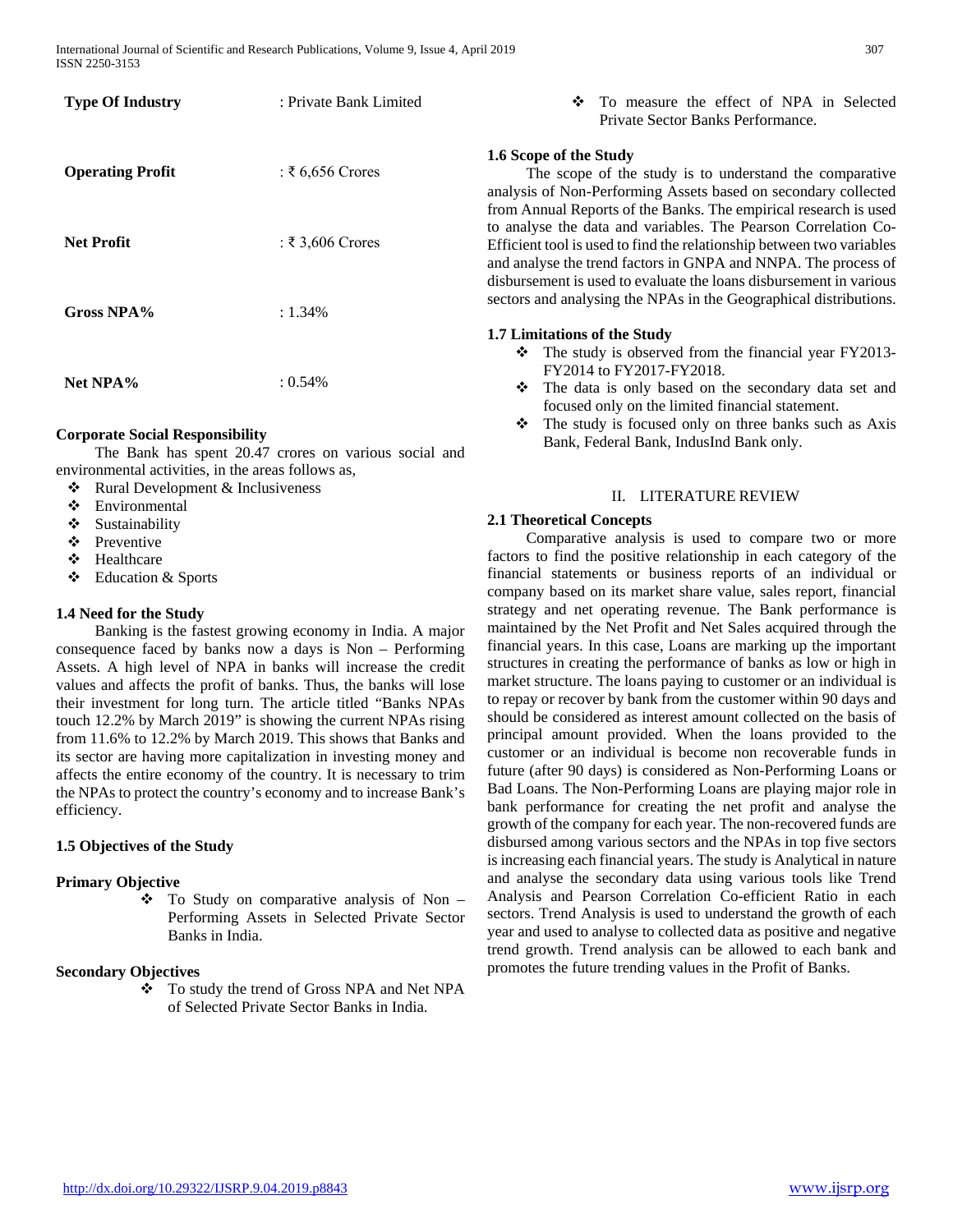International Journal of Scientific and Research Publications, Volume 9, Issue 4, April 2019 308 ISSN 2250-3153



#### **2.2 Review of Literature**

- 1. **Kanika Goyal (2010), an article on "Empirical Study on Non-Performing Assets and Management of Indian Public Sector Banks".** The analysis is based on trend ratio of GNPAs, NNPAs and Assets quality. The data is analyzed using Percentage analysis and statistical tools approaching tools like regression analysis, and coefficient approach on ANOVA test and Post Low-Key HSD Procedures.
- 2. **Bhawna Sethi (2013) had studied "The Comparative Analysis of NPAs in Punjab National Bank and State Bank of India".** The methodology is based on conceptual framework, population and sample selection, collection of data, analysis of data. Tools use for the analysis is based on Mean, Standard Deviation, Standard Error, T-Test, ANOVA Test.
- 3. **Samir (June 2013) had studied a "Comparative Analysis of Non-Performing Assets of Selected Commercial Banks in India.** Its objective is to prevent or delays recycling of funds and erodes profit by way of provisions. The methodology is analytical in nature to understand the trend in Gross NPA and Net NPAs as percentage of total Assets respectively. This Paper is based on trend analysis of NPA and evaluates the financial health of banks.
- 4. **Krishna Murari (Aug 2014) had studied "Comparative Analysis of Non-Performing Assets of Indian Banks: A Study of Public and Private Sector Banks".** The Data is analyzed using Percentage and ratio method of trend projection and one-way ANOVA. The main objective of banking reforms was to improve efficiency, productivity and profitability of banks.
- 5. **Ankur Bhushan (Dec. 2016) had studied "The comparative study on NPA in HDFC Bank and OBC Bank"** and screens in the nature of bank's credit portfolio. The Objective on study is impact on NPA. The methodology is based on Auxiliary data and wellsprings of Data. The ratio analysis of NPA is based on limited resources of NPAs.
- 6. **Ayub Ahamed KS (Dec.2016) had studied a "Comparative Study of Non-Performing Assets in Private Sectors Banks and Public Sector Banks in India"**. The objectives are to study NPA trend in last 5 years of Private and private sector banks to measure and suggest the proper management of NPA in Banks.

Research Methodology used to carry out is descriptive in nature and describing samples on IDBI Bank, Canara Bank, Central Bank, Axis Bank, ICICI Bank, Kotak Mahindra Bank.

- 7. **Nithin Gupta (2016) had studied on "Non-Performing Assets of Public and Private Sector Banks in India".**  The data is based on secondary data and analyzed using ratio analysis. The objective on sector wise distribution of NPAs in Public Sector Banks and Private Sector Banks. The ratio helps in finding out the decision on capital funds and the replacement opportunities in the Loans providing Sectors.
- 8. **Payel Roy (2016) had studied "The Analysis of Non-Performing Assets in Public Sector Banks of India".**  The banks advancing loans should be cautious enough to consider the backgrounds of loan receiver. The secondary data are used on study and analyzed using the secondary data to find the loans distributions and tools used like ANOVA, Regression Analysis for the secondary objectives of the study.
- 9. **Vivek Rajbahadur Singh (2016) had studied "The Non-Performing Assets of Commercial Banks and its recovery in India".** The objectives are based on avoid future distractions in NPAs. The methodology based on secondary Data. Highlights the trend analysis and status in impacts in NPA. The NPAs are based on the commercial uses in the recovering process.
- 10. **Dr. Biswanath Sukul (Jan. 2017) had studied on "Non-Performing Assets: A comparative analysis of selected private sector banks".** The objectives is to find the comparative analysis on NPA in HDFC Bank, Axis Bank, ICICI Bank. The methodology based on analytical nature and finding the trend ratio in NPAs. The Pearson Correlation Co-Efficient is used to explore the relationship between Net Profit and NPAs.
- 11. **Rajkumar Mittal (July 2017) had studied "The problem of raising Non-Performing Assets in Banking Sector in India: Comparative Analysis of Public Sector Banks and Private Sector Banks".** The objectives are used to find the quantum of NPAs in Public Sector Banks and Private Sector Banks in India. The study is primarily analytical and descriptive based on secondary data collected from RBI Publications, Journals, Reports, and website annual report of the Public and Private Sector Banks. Compound Annual Growth is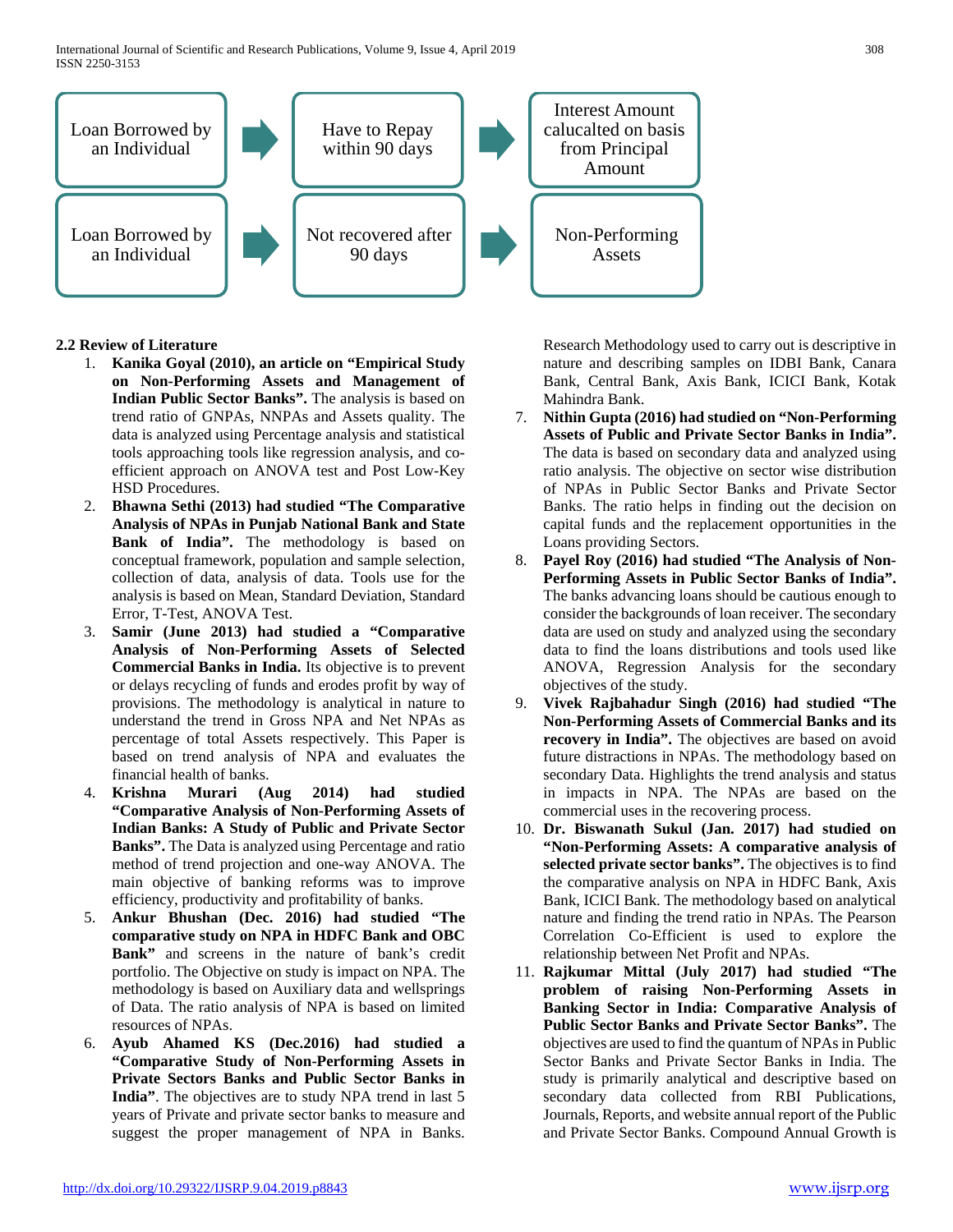calculated to identify the percentage increase in NPAs over the selected period.

#### III. RESEARCH METHODOLOGY

#### **3.1 Research Design**

 Analytical Research Design is used for the study. The research is based on secondary data source available and collected from various external sources like annual reports, articles, journals and internet. The Secondary Data are analysed by using various statistical tools and find the solutions to understand the hypothesis in each concept of the values.

 Analytical Research Design is mainly involves in facts, figures and variables which can be interpreted and results can be shown in graphs and diagrams for the future purpose of the institutions.

#### **3.2 Sources of Data**

 Data can be defined as the quantitative or qualitative values of a variable. Data is plural of datum which literally means to give or something given. Data is thought to be the lowest unit of information from which other measurements and analysis can be done. Data can be numbers, images, words, figures, facts or ideas. Data in itself cannot be understood and to get information from the data one must interpret it into meaningful information.

 There are two types of Data one is Primary data which is fetched directly from the respondents, collected specially for the purpose of the study, and also is the original source and is first handed information. And the other type is Secondary Data are those data collected by someone else other than the user of those data, common sources of secondary data for social science include censuses information collected and published by the government of India departments, organisational records and data that was originally collected for other research purposes.

 In this study the data is fetched from secondary sources for the study. Such as the published annual reports, journals, web portals of the Axis Bank, Federal Bank, IndusInd Bank is used for the study.

# **3.3 Tools for Analysis**

#### **3.3.1 Trend Analysis**

 A trend analysis is an aspect of technical analysis that tries to predict the future movement of a stock based on past data. Trend analysis is based on the idea that what has happened in the past gives traders an idea of what will happen in the future. There are three main types of trends: short-, intermediate- and long-term.

**TERD ANALYSIS RATIO** = 
$$
\left(\frac{COMPARED VALUE}{BASE VALUE}\right) * 100
$$

In Trend Analysis, base value is starts from 100.00% and have to calculated with Compared Value.

#### **3.3.2 Current Ratio**

 The current ratio is a liquidity ratio that measures a company's ability to pay short-term obligations or those due within one year. It tells investors and analysts how a company can maximize the current assets on its balance sheet to satisfy its current debt and other payables.

$$
\text{CURRENT RATIO} = \left(\frac{\text{CURRENT ASSETS}}{\text{CURRENT LIABILITY}}\right)
$$

A ratio under 1 indicates that the company's debts due in a year or less are greater than its assets.

#### **3.3.3 Return on Assets**

 Return on assets (ROA) is the measure of efficiency and the profitable a company is relative to its total assets. The Return on Assets will be used to the financial managers to account the next year.

$$
RETURN ON ASSETS = \left(\frac{NET INCOME}{TOTAL ASSETS}\right) * 100
$$

#### **3.3.4 Pearson Correlation Co-Efficient Ratio**

 **Pearson Correlation Co-efficient** is used to study the relationship between Net Profit and Net NPA to understand the positive growth among the three selected banks. Co-efficient Values are used to predict the present values and future value based on two variables. The variables are based on dependent in one condition and independent in another condition of the financial years.

$$
r = \frac{N\Sigma xy - (\Sigma x)(\Sigma y)}{\sqrt{(N\Sigma x^2 - (\Sigma x^2))(N\Sigma y^2 - (\Sigma y^2))}}
$$

**N – Number of values** ∑ **– Sum of two multiplied variables** ∑ **– Sum of total x variable** ∑ **– Sum of total y variable**  $\Sigma x^2$  - Sum of total squared x variable  $\sum y^2$  - Sum of total squared y variable

 Pearson Correlation Co-efficient is a statistical tool that calculates the strength of the relationship between the relative movements of the two variables. The range of values for the correlation coefficient bounded by 1.0 on an absolute value basis or between -1.0 to 1.0. If the correlation coefficient is greater than 1.0 or less than -1.0, the correlation measurement is incorrect. A correlation of -1.0 shows a perfect negative correlation, while a correlation of 1.0 shows a perfect positive correlation. A correlation of 0.0 shows zero or no relationship between the movement of the two variables.

#### IV. ANALYSIS AND DISCUSSION

# **4.1 Trend Analysis 4.1.1 To Study the trend of Gross NPA and Net NPA**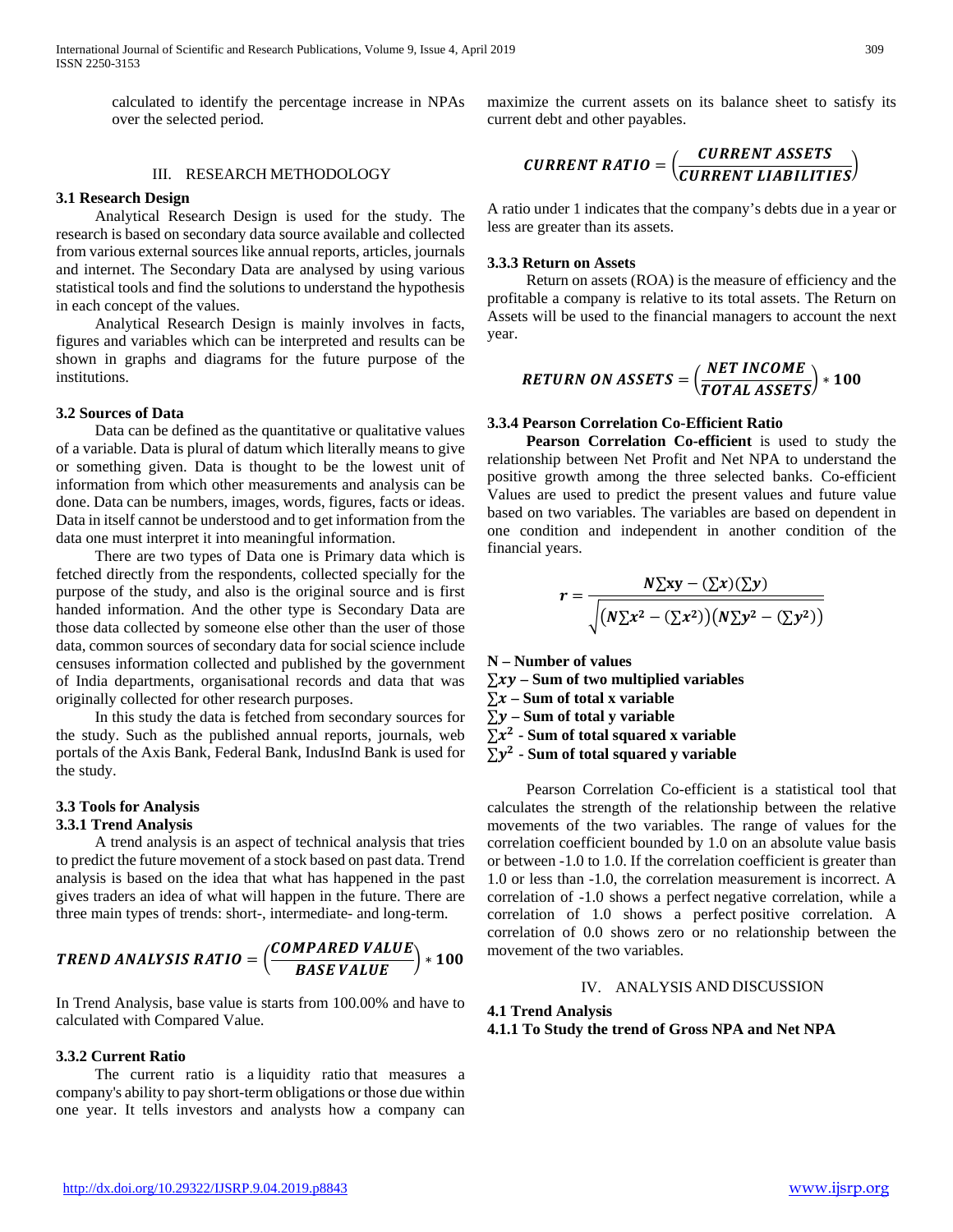**Bank Name 2013- 14 ₹ Crore 2014- 15 ₹ Crore 2015- 16 ₹ Crore 2016-17 ₹ Crore 2018-17 ₹ Crore** Axis Bank 3,146. 41 4,110. 19 6,087.5 1 21,280. 48 34,248. 64 IndusInd  $\begin{array}{|c|c|c|c|c|c|}\n \hline \text{Bank} & 620.79 & 562.92 & 776.82 & 7 \\
 \hline \end{array}$ 7 1,704.9 1 Federal Bank 1,087. 41 1,057. 73 1,667.7 7 1,727.0 5 2,975.6 2

### **Table 4.1.1 Bank wise GNPA**

#### **Interpretation**

 $\triangle$  The value of GNPA is increasing continuously in each financial year and the GNPA is used to predict the Net Profit in future values.

#### **Table 4.1.2 Trend GNPA% (in Percentage)**

| $2013 - 2014$<br>  Bank<br>  Name<br>15<br>-14 |  | 2015-16   2016-17   2017-18 |  |
|------------------------------------------------|--|-----------------------------|--|
|------------------------------------------------|--|-----------------------------|--|

| Axis<br>Bank     | 100 | 130.63 | 193.47 | 676.34 | 1088.49 |
|------------------|-----|--------|--------|--------|---------|
| IndusInd<br>Bank | 100 | 90.67  | 125.13 | 169.92 | 274.63  |
| Federal<br>Bank  | 100 | 97.27  | 153.37 | 158.82 | 257.08  |

#### **Interpretation**

- Trend Analysis of GNPA in IndusInd Bank and Federal Bank is showing that the banks are facing trouble on FY2014-FY2015 is decreased 10% form base year value and promoting the factors for decrease in Net Profit in IndusInd Bank and Federal Bank is decreased by 3% from base year.
- On 2015-16, GNPA values are increased by 25% and 40% in IndusInd Bank and Federal Bank respectively. It shows that the banks are facing higher Profitability and less risk return in credit wise transactions.
- In five years, Axis Bank is having more GNPA% of 1088.4% and shows the higher risk in crediting the future money. And comparing 2017-18 with base year, the ratio is trending towards 100% increase and having less profitability.

# **Chart 4.1.1 Trend GNPA%**



### **Interpretation**

• The base year trend analysis percentage is always 100.00%. If the percentage is decreased below 100.00%

it shows that the company is indeed in higher net profit of that particular year. If it is above 100.00%, then the company is positively growing in generating net profit.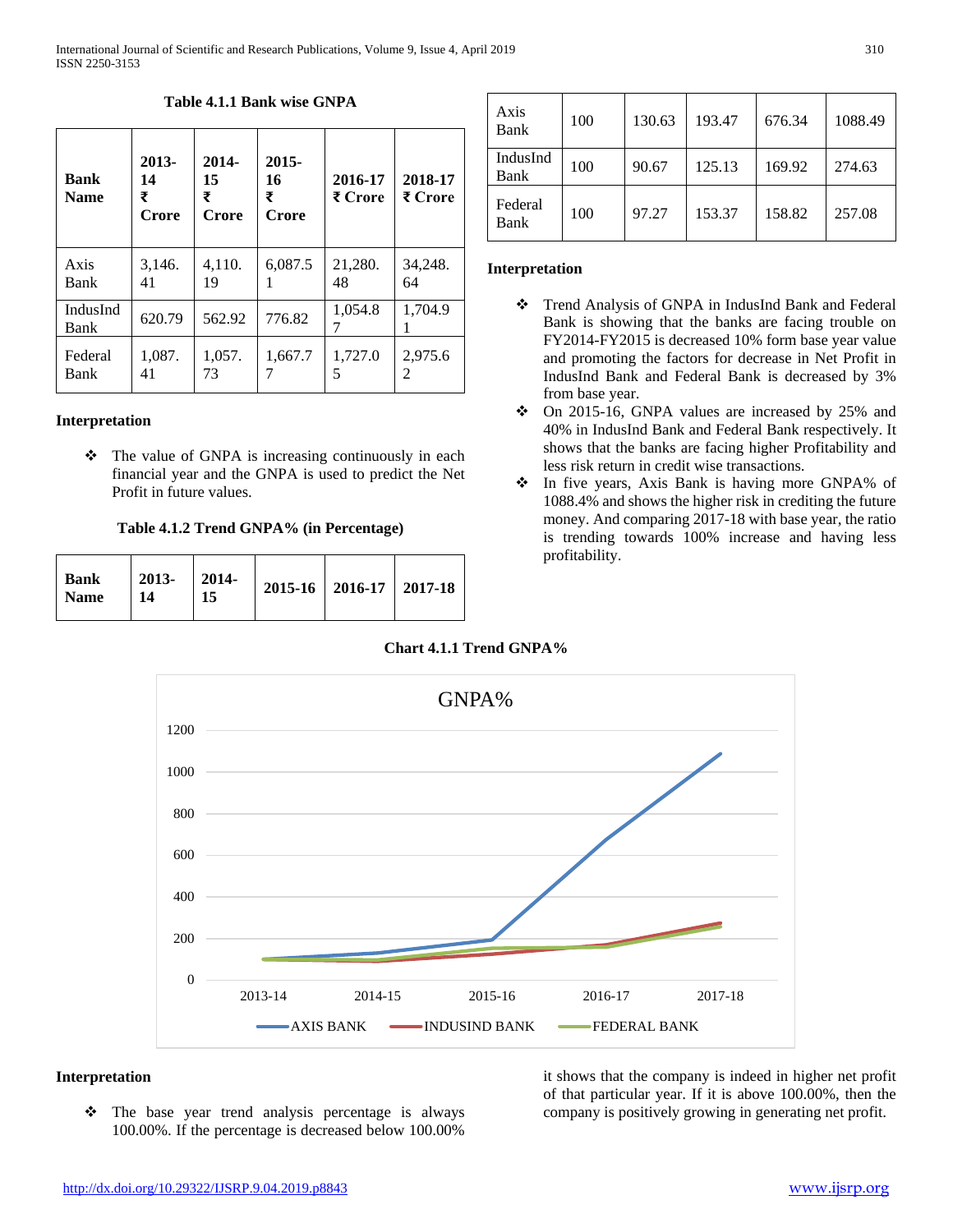| <b>Bank</b><br><b>Name</b> | 2013-<br>14<br>₹<br>Crore | 2014-<br>15<br>₹ Crore | $2015 -$<br>16<br>₹ Crore | $2016-$<br>17<br>₹ Crore | 2018-<br>17<br>₹ Crore |
|----------------------------|---------------------------|------------------------|---------------------------|--------------------------|------------------------|
| Axis<br>Bank               | 1,024.<br>62              | 1,316.7                | 2,522.1<br>4              | 8,626.6<br>$\mathcal{O}$ | 16,592.<br>00          |
| IndusInd<br>Bank           | 184.5                     | 210.48                 | 321.75                    | 438.90                   | 745.67                 |
| Federal<br>Bank            | 321.56                    | 373.27                 | 950.01                    | 941.20                   | 1,551.9<br>6           |

#### **Table 4.1.3 Bank wise Net NPA**

#### **Interpretation**

• In Federal Bank, the FY2016-FY2017 is showing the Net NPA ₹941.20 Crores is decreased from the previous year FY2015-FY2016. It shows that the company is relaxed at the financial year and decreased their risk of returns to promotes more profitability.

#### **Table 4.1.4 Trend NNPA%**

| <b>Bank</b> | 2013-          | 2014- | 2015- | $2016-$        | 2017- |
|-------------|----------------|-------|-------|----------------|-------|
|             | 1 <sub>1</sub> |       | 16    | 1 <sub>7</sub> | 18    |

| Axis<br>Bank     | 100 | 128.50 | 246.15 | 841.93 | 1619.3 |
|------------------|-----|--------|--------|--------|--------|
| IndusInd<br>Bank | 100 | 114.36 | 174.81 | 238.46 | 405.14 |
| Federal<br>Bank  | 100 | 116.08 | 295.43 | 292.69 | 482.63 |

#### **Interpretation**

- FY2016-FY2017 is analyzed as 3% decrease from FY2015-FY2016 and shows the value ₹9 crores approximately decreased from ₹950 crores and having more profitability in the current year.
- $\cdot \cdot$  In FY2017-FY2018 shows that Axis Bank is having more Net NPA has highest value ₹16,592 Crores and with trend ratio of 1619.33% and shows the tremendous growth when compared to previous year and in higher risks factors.
- Among three banks, IndusInd Bank is rapidly growing in NNPA% by 14%, 60%, 60%, 200% from the base financial year. The 200% growth in NNPA ratio is shows the NPA values are dominating the current Net Profit Value of the Bank.



**Chart 4.1.2 Trend of NNPA%**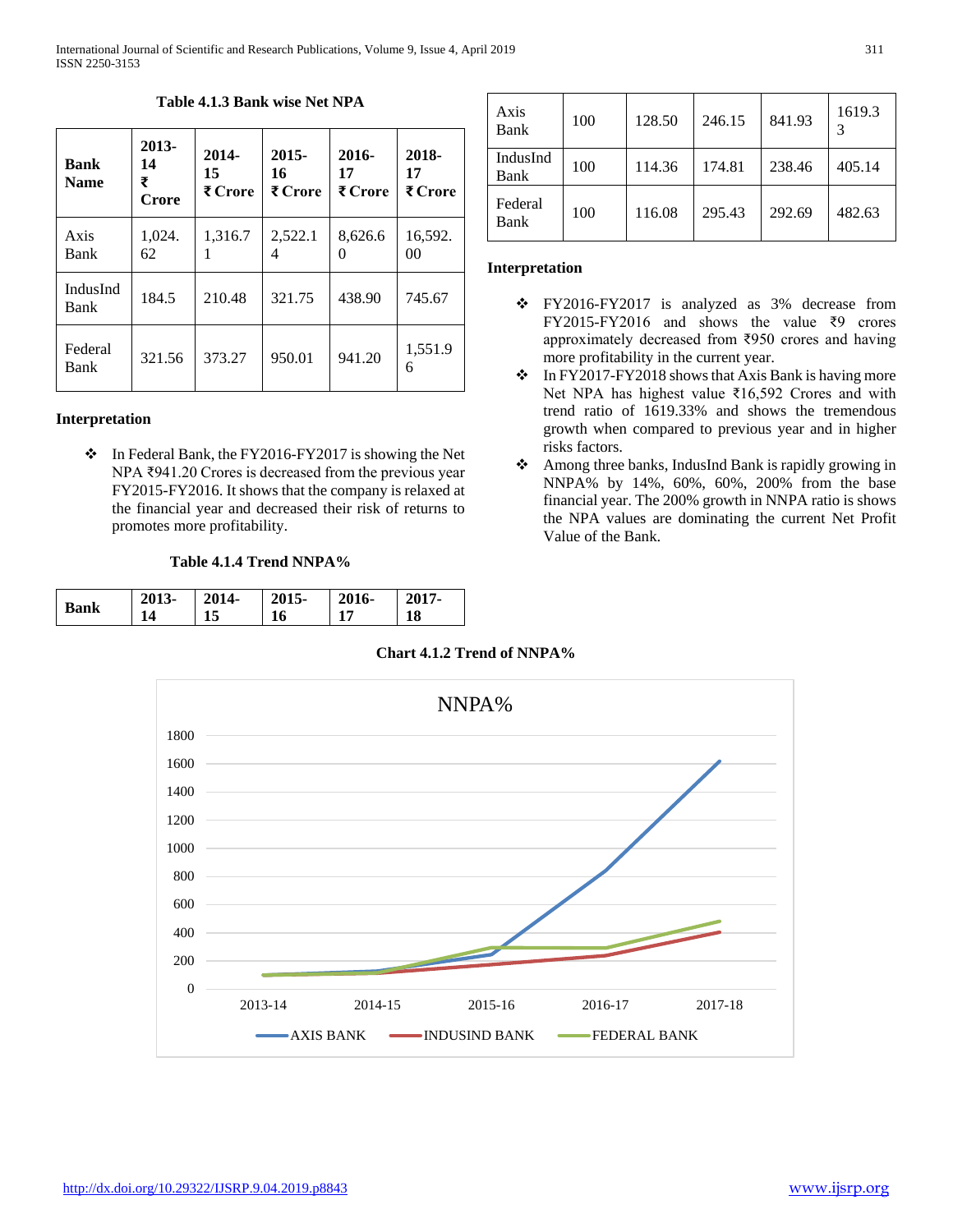International Journal of Scientific and Research Publications, Volume 9, Issue 4, April 2019 312 ISSN 2250-3153

#### **Interpretation**

 On comparing three banks Trend Ratio of FY2017- FY2018 is shows that IndusInd Bank is having lesser ratio 405.1% and next to Federal Bank, 482.6% and Axis

### **4.1.2 Current Ratio**

Bank is placing more trend ratio value of 1619.3% and having more NPA values in five years.

| <b>Bank Name</b> | 2013-14<br>₹ Crore | 2014-15<br>₹ Crore | 2015-16<br>₹ Crore | 2016-17<br>₹ Crore | 2017-18<br>₹ Crore |
|------------------|--------------------|--------------------|--------------------|--------------------|--------------------|
| Axis Bank        | 6.82               | 6.29               | 7.68               | 10.34              | 9.21               |
| IndusInd Bank    | 0.43               | 0.26               | 0.21               | 0.36               | 0.53               |
| Federal Bank     | 6.61               | 4.88               | 6.84               | 6.24               | 6.23               |

#### **Table 4.1.5 Current Ratio**

#### **Interpretation**

- $\cdot \cdot$  In Five Financial years, IndusInd Bank is facing the major issues in distributing the current assets in each year and the bank is incapable in organizing the assets when to compared to other provisions. The ratio rate below 1 is considered for the major disturbance in the financial years.
- $\triangle$  The negative balance in the current ratio is showing that IndusInd Bank have to prepared for less liability in all consecutive years.
- $\div$  Axis Bank, shows the ratio of 10.34 in 2016-17 as a positive one and company is good in maintaining the assets and other provisions in all years Axis Bank is stable in current ratio as the company is strengthened in five financial years and the ratio rates are higher than 6.
- Federal Bank is also good in maintaining the current ratio of each five consecutive years. The ratio resembles on Axis Bank and Federal Bank is good for the organization and may provide the internal funds to the organization.



# **Chart 4.1.3 Current Ratio**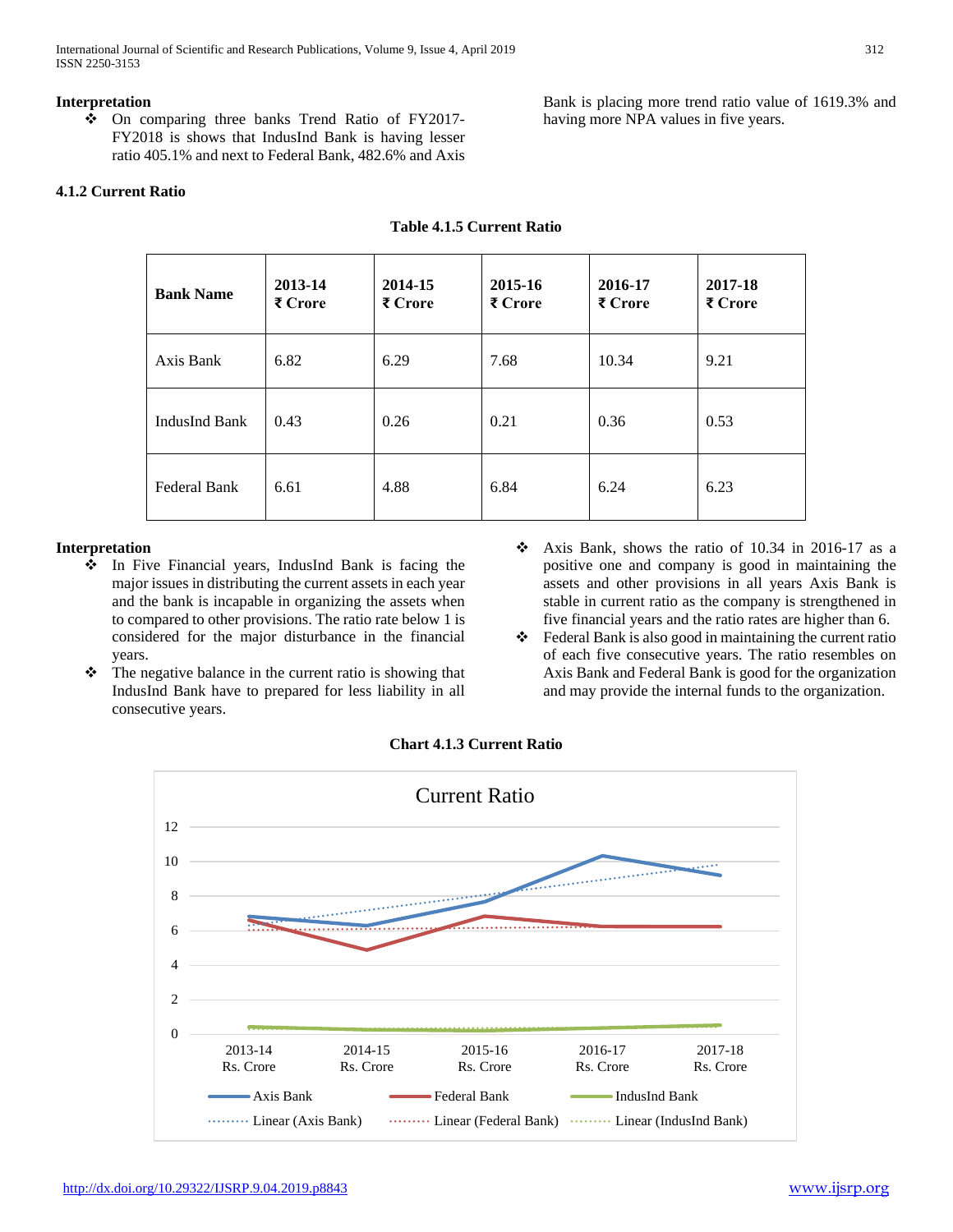International Journal of Scientific and Research Publications, Volume 9, Issue 4, April 2019 313 ISSN 2250-3153

#### **Interpretation**

- Linear Trend is used in the current ratio to describe the bank's short-term obligations in meeting their needs in each consecutive financial year.
- Trend Line of Axis Bank is showing the continuous increase in associating the company assets and their short-term debt paying in year ended. Axis Bank is over the trend line in 2016-17 and their assets value is highly increased, and liabilities of that year is decreased and can

# **4.1.3 Return on Assets**

increase internal provisions for the next working capital 2017-18.

- Trend Line of IndusInd Bank is straight in organizing the assets and liabilities without any increased in the current ratio and the bank can do the moderate changes in the financial years.
- Federal Bank is also associating the same trend line in current ratio and the bank is stable in solvent among the assets and liabilities in each year.

| <b>Bank Name</b>    | 2013-14 | 2014-15 | 2015-16 | 2016-17 | 2017-18 |
|---------------------|---------|---------|---------|---------|---------|
| Axis Bank           | 1.62    | 1.59    | 1.56    | 0.61    | 0.03    |
| IndusInd Bank       | 1.61    | 1.64    | 1.63    | 1.6     | 1.62    |
| <b>Federal Bank</b> | 1.12    | 1.21    | 0.52    | 0.72    | 0.63    |

**Table 4.1.6 Return On Assets (ROA) %**

#### **Interpretation**

- ROA of Axis Bank is decreasing in all five years And IndusInd Bank is following the same ROA in all financial years. Axis Bank's Performance is decreasing in each year and reaches 0.03% in 2017-18, shows that the bank is suitable for investor and shareholders to invest the shares.
- IndusInd Bank's Performance is moderate and the percentage in each year is 1.6% and shows the bank is good in investing the shares and shareholders to promote new shares in the industry when

compared to Federal Bank and Axis Bank.

- **\*** In 2017-18, Axis Bank is performing the lowest ROA among banks as it holds 0.03% and next to Axis Bank, Federal Bank is having 0.63% and IndusInd Bank holds 1.62% and showing IndusInd Bank is having essential Net Income and have stable investors.
- $\div$  In 2013-14, Axis Bank and IndusInd Bank is having the same percentage in ROA and showing the same investors and shareholders on that particular year. It makes the two banks become more competitive in the net profit and assets equality.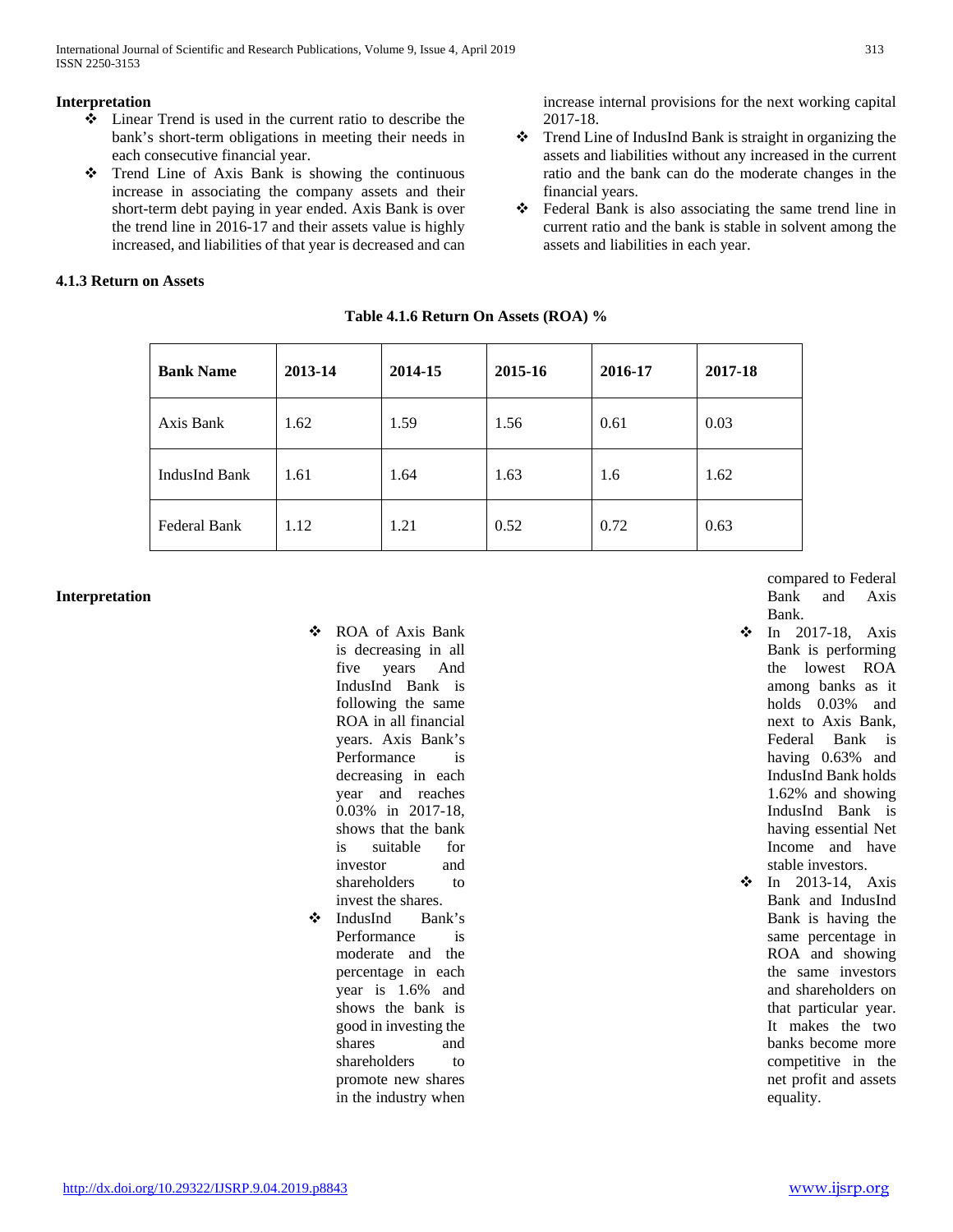#### **Chart 4.1.4 Return On Assets (ROA) %**



#### **Interpretation**

- Trend Line of Axis Bank and Federal Bank is decreasing for the five financial years. Axis Bank is facing the major issue in ROA and doesn't maintains the shareholding partners and investor to promote the shares for the next consecutive years.
- Trend Line indicates that IndusInd Bank is good in understand the shareholding pattern in achieving the relations between investors in Profit and assets equality.**4.2 Pearson Correlation Co-efficient**

**4.2.1 To test the relationship between Net NPA and Net Profit of Axis Bank.** 

 **Negative Hypothesis:** There is negative relationship and indicates the company is decreasing in one variable of the selected variables for the values is below -1.

 **Null Hypothesis:** The relationship between two variables are same and the co-efficient ratios are equal to understand the values are consistent when exactly 0.

 **Positive Hypothesis:** There is positive relationship and indicates that the values is increasing in one dependent variable of the selected variable for the values is above  $+1$ .

| <b>Bank</b> | <b>Particulars</b> | 2013-14<br>₹ Crores | 2014-15<br>₹ Crores | 2015-16<br>₹ Crores | 2016-17<br>₹ Crores | 2017-18<br>₹ Crores |
|-------------|--------------------|---------------------|---------------------|---------------------|---------------------|---------------------|
| Axis        | <b>NET NPA</b>     | 1,024.62            | 1,316.71            | 2,522.14            | 8,626.60            | 16,592.0            |
| Bank        | <b>NET PROFIT</b>  | 6217.67             | 7357.82             | 8223.66             | 3,679.28            | 275.68              |

|  | Table 4.2.1 Comparing Net NPA and Net Profit of Axis Bank |  |  |  |  |
|--|-----------------------------------------------------------|--|--|--|--|
|--|-----------------------------------------------------------|--|--|--|--|

#### **Interpretation**

- Net profit of Axis Bank is continuously decreasing from financial year 2015-16 to 2017-18 and marked up with lowest Net Profit as ₹257.68 Crores and reflects more NPAs in the five years. This condition may bring heavy losses to the bank and may decrease net profit for future years also.
- ◆ Net NPA of Axis Bank is increasing for all five years and reaches the value of ₹16,592 Crores in 2017-18. The Net NPA of Axis Bank is stable in increase and bank have to take remedial measures on clearing those funds.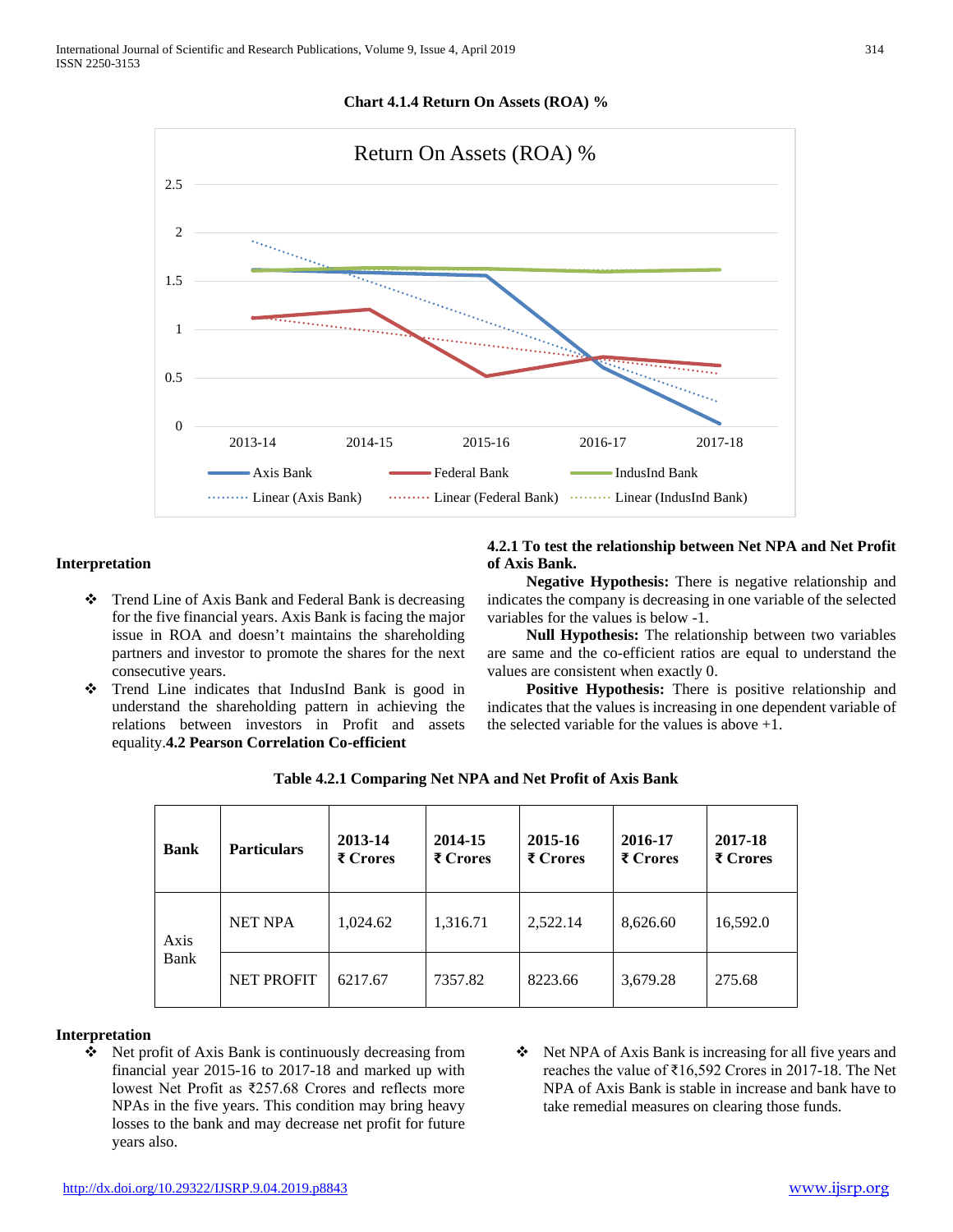| <b>Bank</b>  | <b>Particulars</b> | 2013-14<br>₹ Crores | 2014-15<br>₹ Crores | 2015-16<br>₹ Crores | 2016-17<br>₹ Crores | 2017-18<br>₹<br><b>Crores</b> | <b>Ratio</b> |
|--------------|--------------------|---------------------|---------------------|---------------------|---------------------|-------------------------------|--------------|
| Axis<br>Bank | <b>NET NPA</b>     | 1.024.6             | 1.316.7             | 2,522.1             | 8,626.6             | 16.592.0                      | $-0.95$      |
|              | <b>NET PROFIT</b>  | 6217.67             | 7357.82             | 8223.66             | 3.679.2             | 275.68                        |              |

**Table 4.2.2 Pearson Correlation Co-efficient of Axis Bank**

#### **Interpretation**

- As Axis Bank is facing major issues in Net NPA increasing for the five financial years, the bank's correlated ratio is -0.95 and the ratio is negative in relationships and shows that Net NPA and Net Profit is not related as Net NPA is increasing constantly and Net Profit is less when compared with Net NPA.
- performing the Bank assets and other internal provisions while the Net Profit is also increasing in other side.
- In financial years, 2017-18 Axis Bank faces its dramatical change in Net Profit and Net NPA is increased by ₹ 8,626.6 Crores and the NPAs is peeked in that year and tends to increase by ₹ 16,592 Crores and Axis Bank is in unexpected issues to control and monitor the funds.
- $\cdot \cdot$  In financial years 2013-14, 2014-15, 2015-16 shows that Axis Bank is maintaining the Net Profit as it requires to



# **Chart 4.2.1 Comparing Net NPA and Net Profit of Axis Bank**

#### **Interpretation**

- $\cdot$  In 2017-18, Axis Bank Net NPA is increased drastically and making the bank to suffer in upcoming financial years. Increase in Net NPA is not good for the Bank as it decreases the profitability for the following years.
- $\div$  The Ratio -0.95 is showing the negative relationship between Net NPA and Net Profit for all five financial years. The Line express the relations associated with the Net NPA and Net Profit of Axis Bank.
- The Negative Relationship existing in Axis Bank leads to decrease in stock investors, lesser profitability and can't exists the following financial years to promote the budgets and the banking performance throughout the financial years.

#### **4.2.2 To test the relationship between Net NPA and Net Profit of IndusInd Bank**

 **Negative Hypothesis:** There is negative relationship and indicates the company is decreasing in one variable of the selected variables for the values is below -1.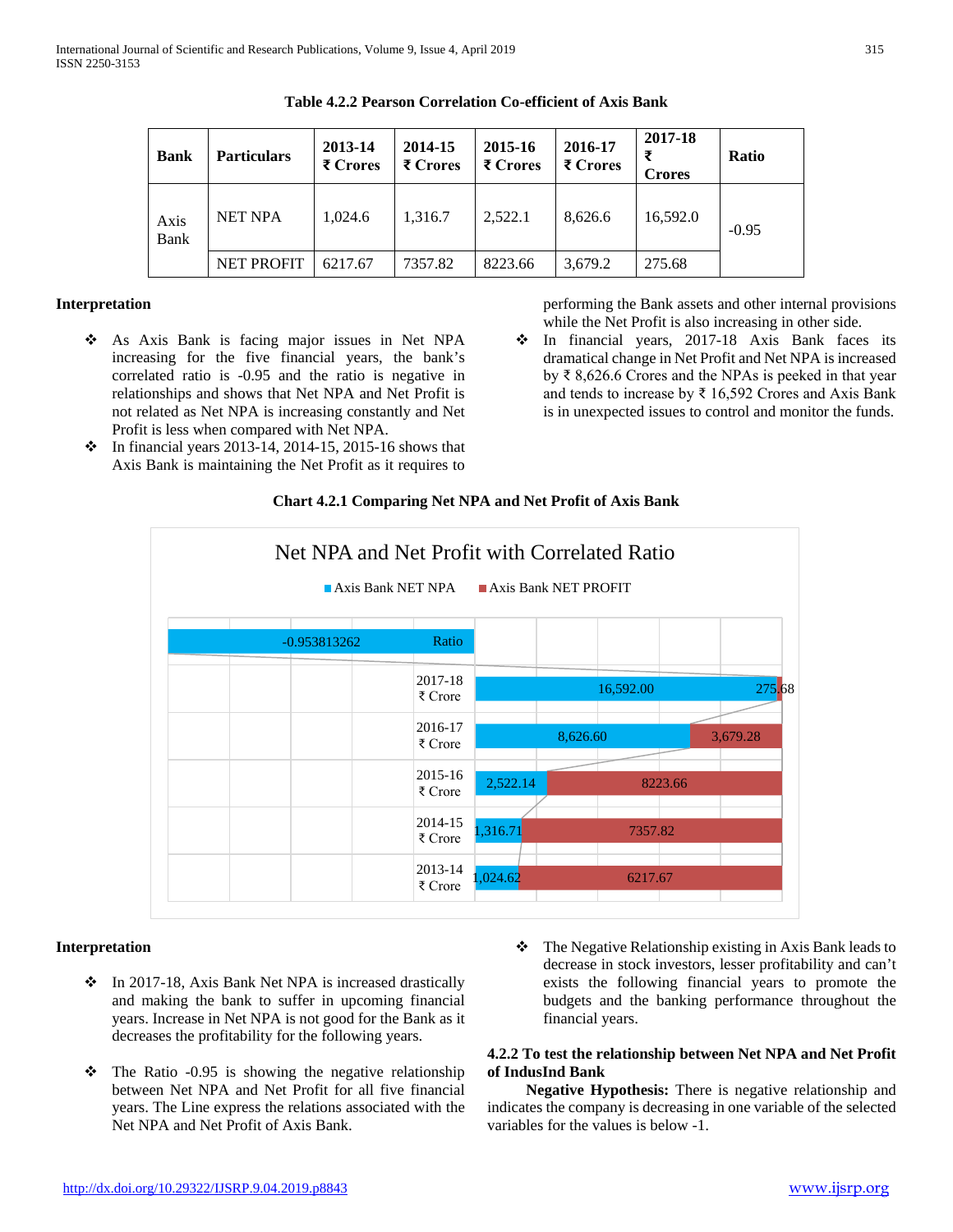**Null Hypothesis:** The relationship between two variables are same and the co-efficient ratios are equal to understand the values are consistent when exactly 0.

 **Positive Hypothesis:** There is positive relationship and indicates that the values is increasing in one dependent variable of the selected variable for the values is above +1.

| Table 4.2.3 Comparing Net NPA and Net Profit of IndusInd Bank |  |  |  |
|---------------------------------------------------------------|--|--|--|
|                                                               |  |  |  |

| Bank     | <b>Particulars</b> | 2013-14<br>₹ Crore | 2014-15<br>₹ Crore | 2015-16<br>₹ Crore | 2016-17<br>₹ Crore | 2017-18<br>₹ Crore |
|----------|--------------------|--------------------|--------------------|--------------------|--------------------|--------------------|
| IndusInd | <b>NET NPA</b>     | 184.05             | 210.48             | 321.75             | 438.9              | 745.67             |
| Bank     | <b>NET PROFIT</b>  | 1.408.02           | 1.793.72           | 2,286.45           | 2,867.89           | 2,978.89           |

# **Interpretation**

- On interpreting IndusInd Bank Net NPA and Net Profit the bank is having Increasing factors for both the cases. Increased Net Profit and Increasing Net Profit is maintaining the Bank performance consistent and achieve their internal operations.
- While increase in Net Profit is a good sign for the Bank and can increase more shareholders and investors in their shares. On the same while, Net NPA is increasing in each year is also acting as a barrier for the bank's growth in each year.
- $\div$  The Net Profit which is earned by the bank is fully in depositing against the Bad Loans acquired by the Bank and it is highest NPA of ₹ 745.67 Crores and the Net Profit is ₹ 2,978.89 Crores which takes the bank to stable and constant in acquiring the good position in Banking Industry.

**Table 4.2.4 Pearson Correlation Co-Efficient of IndusInd Bank**

| Ba<br>nk | Partic<br>ulars | $-14$ | $-15$ | $2013$   2014   2015   2016   2017<br>$\vert$ 16<br>$Cror$ $Cror$ $Cror$ $Cror$ $Cror$ | $-17$ | -18 | Ra<br>tio |
|----------|-----------------|-------|-------|----------------------------------------------------------------------------------------|-------|-----|-----------|
|          |                 | es    | es    | es                                                                                     | es    | es  |           |

| Ind<br>us<br>-Ind | <b>NET</b><br><b>NPA</b>   | 184.0 | 210.<br>48  | 321.7 | $\vert$ 438. | 745.6 | 0.8 |
|-------------------|----------------------------|-------|-------------|-------|--------------|-------|-----|
| Ban<br>k          | <b>NET</b><br><b>PROFI</b> | 1,408 | 1,79<br>3.7 | 2,286 | 2,86<br>7.8  | 2,978 | 8   |

# **Interpretation**

- The correlation ratio of IndusInd Bank is 0.88 and it shows the positive relationship between Net NPA and Net Profit for the all consecutive financial years. The Positive Relationship for the banks is reflecting the strong management and the organization of funds in each sector wise distribution of loans.
- $\triangleleft$  IndusInd Bank performance is measured with its positive relationship among Net NPA and Net Profit. In this case, the Net NPA values is also increasing the factors and raising the bank to regulate the movement of NPAs among different sectors and their sources of funds.
- $\cdot \cdot$  While considering the Net Profit of 2015-16 and 2016-17 is slightly increased and the bank is facing with higher NPA of ₹ 438.9 Crores which shows that the bank is lite unstable conditions but however the bank is organized by the essential funds on that particular year.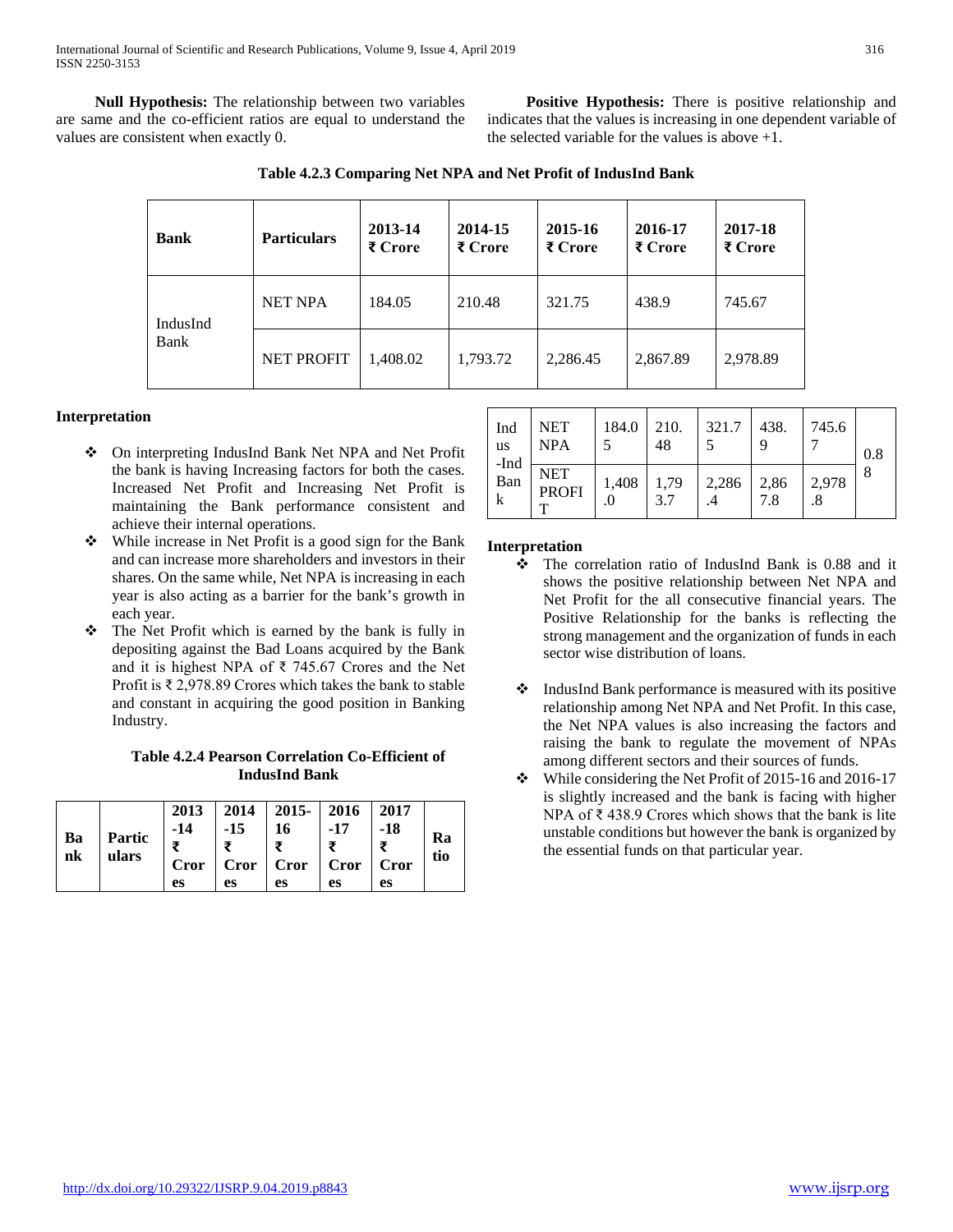

### **Chart 4.2.2 Comparing Net NPA and Net Profit of IndusInd Bank**

### **Interpretation**

- On interpreting the IndusInd Bank is facing more Net Profit when compared to Net NPAs and this is the major factor for IndusInd Bank is to maintain the greater management and the sources of funds among the industrial sectors.
- $\div$  Positive relationship is acquired with 0.88 as Net NPA is lower when compared to Net Profit acquired by the banks each year.
- Higher Profitability shows that the bank is leading in acquiring new customers and other benefits in new customer avail facility for the branches in urban and rural areas. This Profitability can increase the goodwill among the investors and shareholders to place a god shares in the market place and can increase the sales of the bank.

#### **2.3 To test the relationship between Net NPA and Net Profit of Federal Bank**

 **Negative Hypothesis:** There is negative relationship and indicates the company is decreasing in one variable of the selected variables for the values is below -1.

 **Null Hypothesis:** The relationship between two variables are same and the co-efficient ratios are equal to understand the values are consistent when exactly 0.

 **Positive Hypothesis:** There is positive relationship and indicates that the values is increasing in one dependent variable of the selected variable for the values is above  $+1$ .

| <b>Bank</b> | <b>Particulars</b> | 2013-14<br>₹ Crore | 2014-15<br>₹ Crore | 2015-16<br>₹ Crore | 2016-17<br>₹ Crore | 2017-18<br>₹ Crore |
|-------------|--------------------|--------------------|--------------------|--------------------|--------------------|--------------------|
| Federal     | <b>NET NPA</b>     | 321.56             | 373.27             | 950.01             | 941.2              | 1551.96            |
| Bank        | <b>NET PROFIT</b>  | 838.89             | 1,005.75           | 475.65             | 830.79             | 878.85             |

# **Table 4.2.5 Comparing Net NPA and Net Profit of Federal Bank**

#### **Interpretation**

- Federal Bank is facing the major issues in the financial year 2017-18 as Net NPA value is higher than Net Profit Value and seeks the highest NPA of ₹ 1551.96 Crores which is higher in the five financial years and NPA is continuously increasing from the base year 2013-14.
- On interpreting the Net Profit of Federal Bank, the bank is facing again problem with constant increase and decrease in the profitability of banks. In financial year 2015-16 the bank is reached its lowest profit of  $\bar{\tau}$  475.65 crores when compared with other financial years.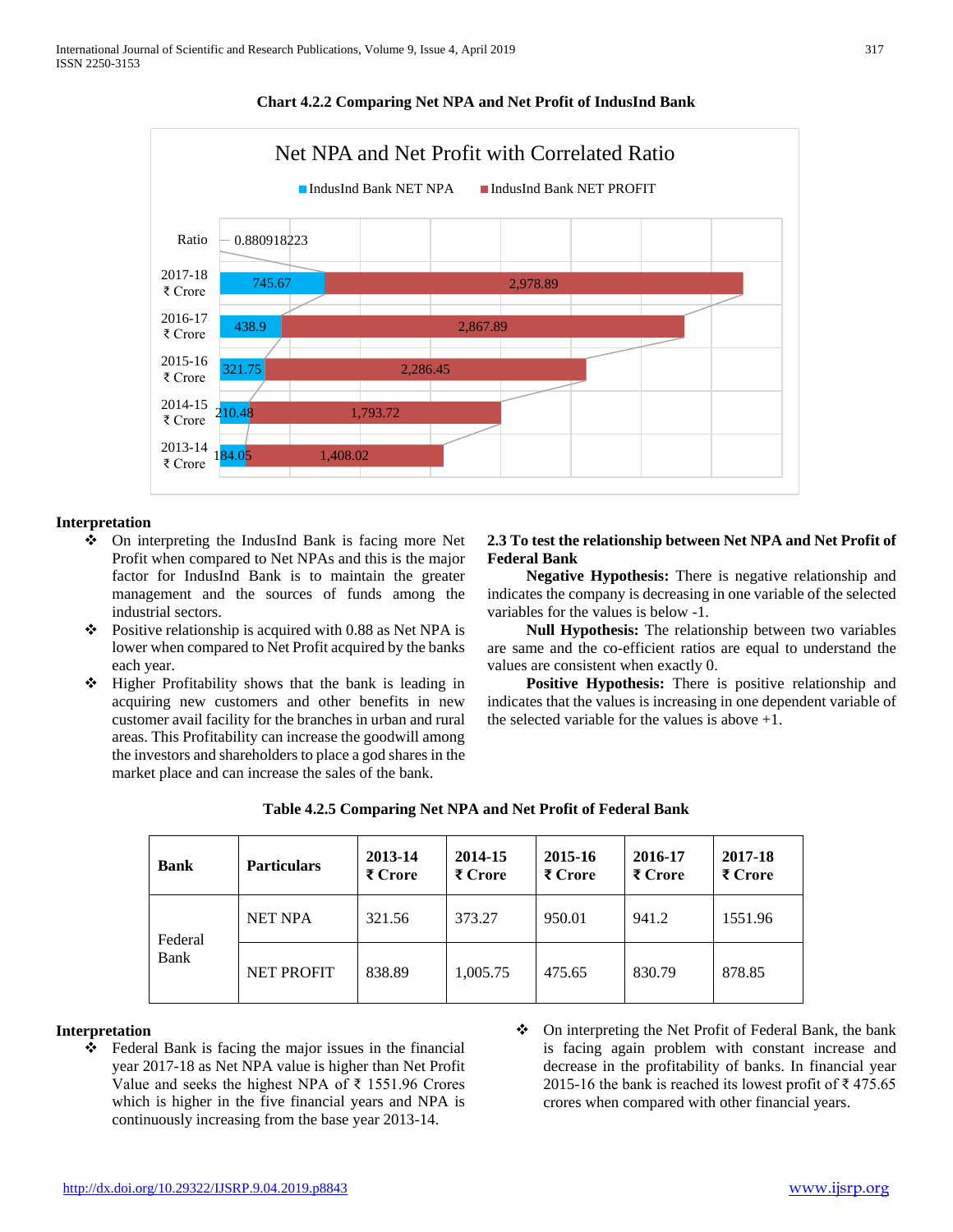International Journal of Scientific and Research Publications, Volume 9, Issue 4, April 2019 318 ISSN 2250-3153

 $\cdot \cdot$  In financial year 2015-16, the bank faces major issues by increased in NPA and decrease in Net Profit and makes the banks more unstable and the performance is again measured to be low in handling the bad loans to the vendors and borrowers.

# **Table 4.2.6 Pearson Correlation Co-efficient of Federal Bank**

| <b>Bank</b>     | <b>Particular</b>        | 2013-14<br>₹ Crore | 2014-15<br>₹ Crore | 2015-16<br>₹ Crore | 2016-17 | is unstable and the bank efficiency in providing the funds<br>and money to other transfer is impossible in accessing the<br>Bad $2047-18$<br>$\overrightarrow{\xi}$ Crote Net $\overrightarrow{\xi}$ Net $\overrightarrow{\xi}$ and Net Ratin is resembling the major part of a<br>bank, in Federal Bank both factors are below in ratio to<br>its lesser profitability and the bank is to take remedial |
|-----------------|--------------------------|--------------------|--------------------|--------------------|---------|----------------------------------------------------------------------------------------------------------------------------------------------------------------------------------------------------------------------------------------------------------------------------------------------------------------------------------------------------------------------------------------------------------|
| Federal<br>Bank | <b>NET</b><br><b>NPA</b> | 321.5              | 373.27             | 950.0              | 941.2   | measures in control the unorganized funds and loans to<br>the borrowers. $\begin{vmatrix} 0.23 \\ 0.23 \end{vmatrix}$<br>On Interpreting Federal Bank is facing the decreasing<br>values in both Net NPA and Net Profit The Bank is                                                                                                                                                                      |

|  | NET<br><b>PROFIT</b> | 838.8 | 1,005.7 | 475.6 | 830.7 |
|--|----------------------|-------|---------|-------|-------|
|--|----------------------|-------|---------|-------|-------|

#### **Interpretation**

- **2016-17 2017-18** Bad loans. **₹ Crore** Net Steel and Net Ration is resembling the major part of a Federal Bank's correlated ratio of Net NPA and Net Profit is -0.23, which reflects the bank is negative relationship in NPA and Profit. The negative relationship is unstable and the bank efficiency in providing the funds and money to other transfer is impossible in accessing the bank, in Federal Bank both factors are below in ratio to its lesser profitability and the bank is to take remedial
	- measures in control the unorganized funds and loans to the borrowers. values in both Net NPA and Net Profit. The Bank is weaker in assets and other provisions on looking the relationship is lower in each financial year.

# **Chart 4.2.3 Comparing Net NPA and Net Profit of Federal Bank**



#### **Interpretation**

- ◆ On interpreting the Federal Bank with Net NPA and Net NPA for the correlation is taken with the negative relationship of -0.23 and lesser profitability in each sector for the bad loans.
- $\cdot \cdot$  In financial year 2013-14 and 2014-15, the Bank is good in maintaining the profit and Net NPA with less credit wise exposures and more profitability in that financial years for the bank performance is good but

the bank is aided in at the financial years 2016-17 and 2017-18 as Net NPA values are dominating Net Profit.

 Federal Bank is unstable and the operating expenses is also done in the lesser providence of the profit and the major issues are not maintain the organization to plan on next financial year structure to earn profit and to dominate the NPAs from borrowers and to increase shareholders.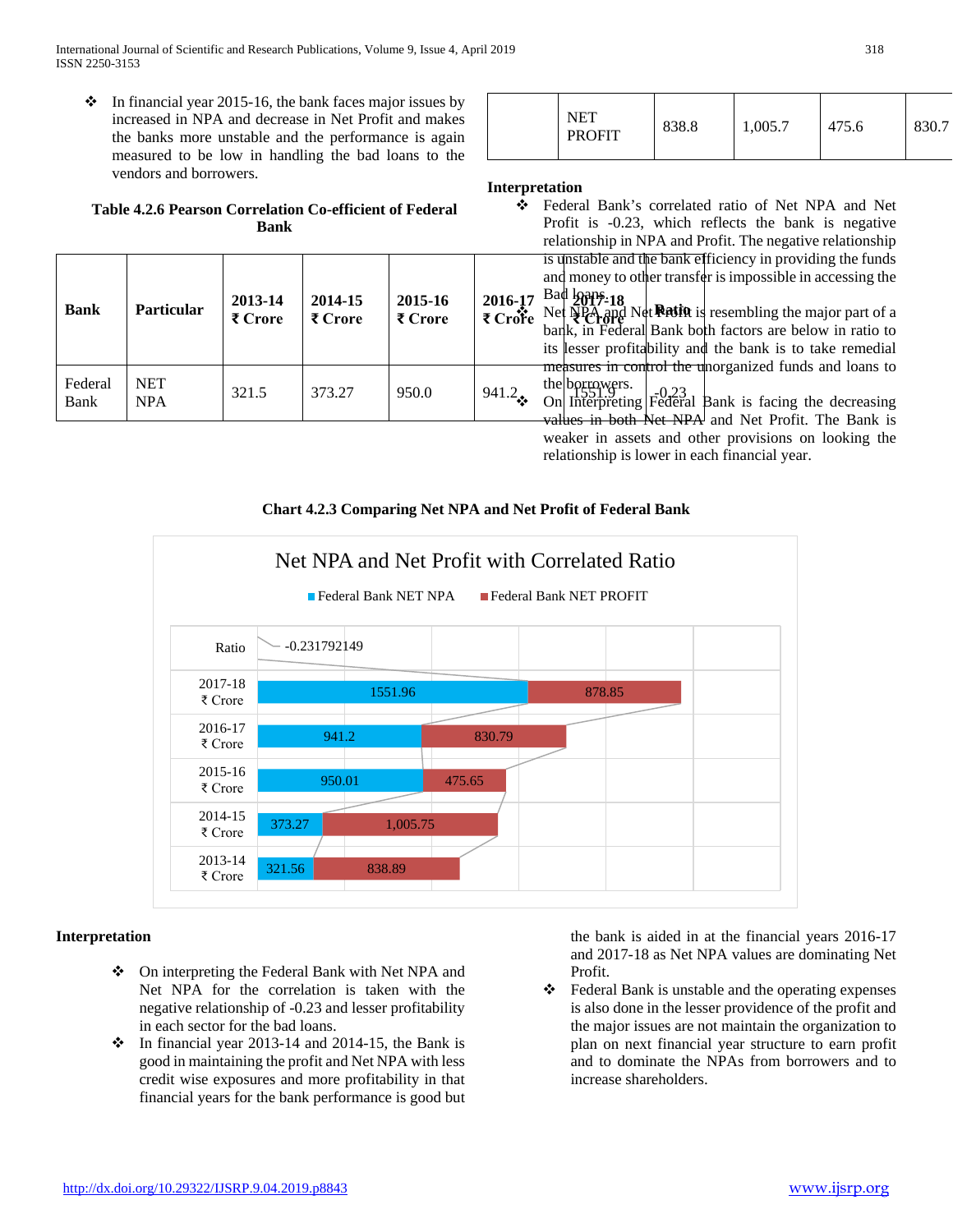#### **4.2.4 To measure the effect of NPA in Selected Private Sector Banks Performance**

| <b>Table 4.2.7 Pearson Correlation Coefficient Ratio</b> |  |  |  |  |
|----------------------------------------------------------|--|--|--|--|
|----------------------------------------------------------|--|--|--|--|

| <b>Bank Name</b> | <b>Correlation Coefficient Ratio</b> |
|------------------|--------------------------------------|
| Axis Bank        | $-0.95$                              |
| IndusInd Bank    | 0.88                                 |
| Federal Bank     | $-0.23$                              |

#### **Interpretation**

- Correlation ratio of IndusInd Bank is showing the positive relationship among the NPA and Profitability of bank. The Positive ratio finalize that IndusInd bank is more stable in acquiring profit and funds in each sectors of the loan distributions.
- Federal Bank is next to IndusInd Bank in correlation ratio, but it is negative relationship of -0.23 and bank have to be stable and to acquire more profit in associates

the funds in each sector and the funding positions of the bank.

 $\bullet$  Axis Bank is the least negative ratio of -0.95 and facing the major issues in the profit and bank is in condition of loss in each year. The Bank have to take immediate measure in each sectoral sourcing funds and have to take decisions in expenditure to be followed in the organizational functions.



#### **Chart 4.2.4 Pearson Correlation Co-efficient Ratio**

#### **Interpretation**

- IndusInd Bank is getting Positive Ratio in Correlation Co-efficient and shows the consistent growth in generating net profit and maintain the NPAs values. Next to IndusInd Bank, Federal Bank and Axis Bank is getting negative values in NPA.
- $\triangleleft$  IndusInd Bank is showing the positive Hypothesis as it shows the value above 0. The bank is ready to accept the

net profit and net gains in understanding the values and functions for increasing the net profits for next year.

\* The Negative Hypothesis is again hit the Federal Bank by showing value of -0.23. The negative values indicate slight difference to make the positive hypothesis. The Bank has to work on Net Profit and to recover NPA to achieve again success in the future financial years.